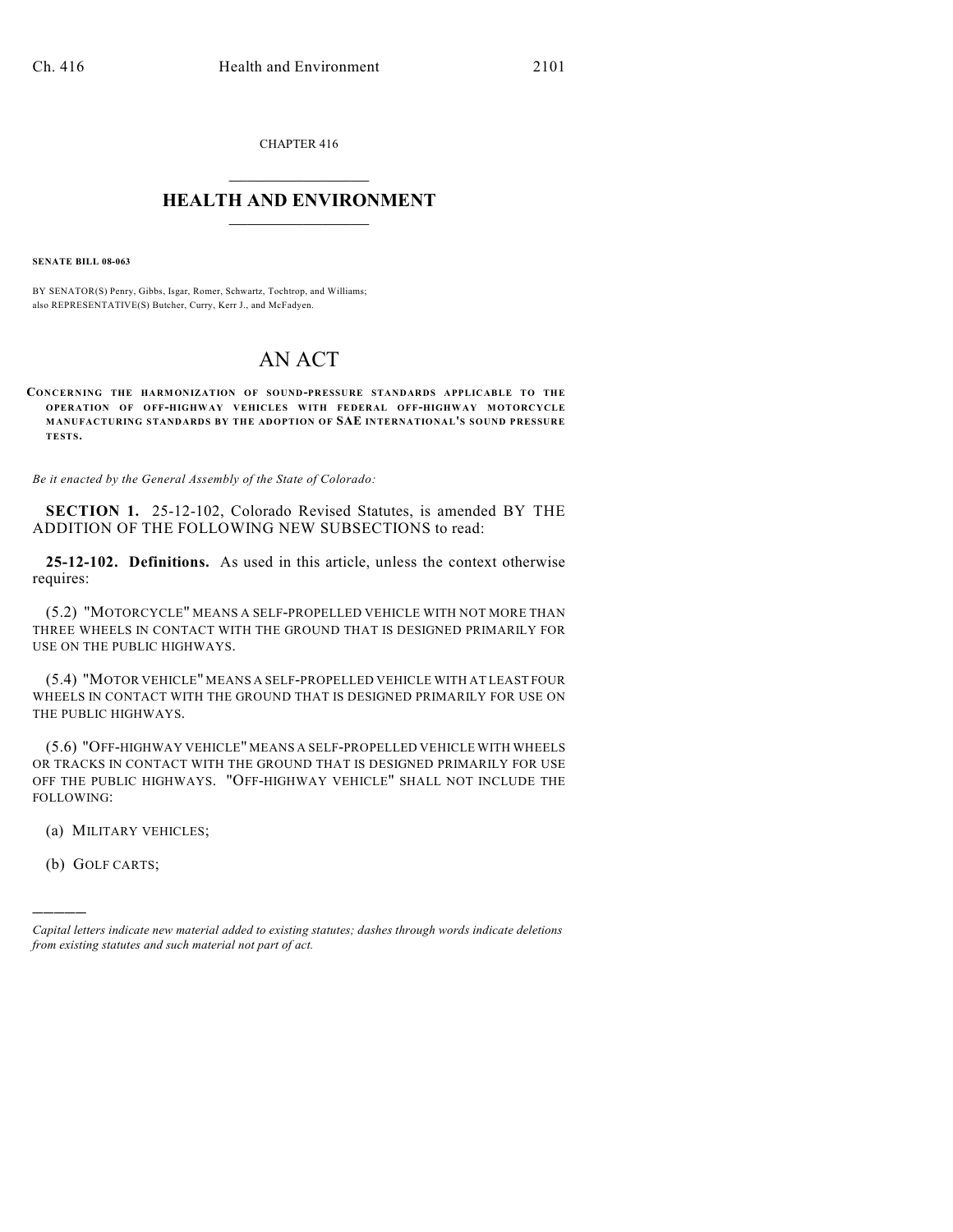(c) SNOWMOBILES;

(d) VEHICLES DESIGNED AND USED TO CARRY PERSONS WITH DISABILITIES; AND

(e) VEHICLES DESIGNED AND USED SPECIFICALLY FOR AGRICULTURAL, LOGGING, FIREFIGHTING, OR MINING PURPOSES.

(7) "SAE J1287" MEANS THE J1287 STATIONARY SOUND TEST OR ANY SUCCESSOR TEST PUBLISHED BY SAE INTERNATIONAL OR ANY SUCCESSOR ORGANIZATION.

(8) "SAEJ2567" MEANS THE J2567 STATIONARY SOUND TEST OR ANY SUCCESSOR TEST PUBLISHED BY SAE INTERNATIONAL OR ANY SUCCESSOR ORGANIZATION.

(9) "SNOWMOBILE" MEANS A SELF-PROPELLED VEHICLE PRIMARILY DESIGNED OR ALTERED FOR TRAVEL ON SNOW OR ICE WHEN SUPPORTED IN PART BY SKIS, BELTS, OR CLEATS AND DESIGNED PRIMARILY FOR USE OFF THE PUBLIC HIGHWAYS. "SNOWMOBILE" SHALL NOT INCLUDE MACHINERY USED STRICTLY FOR THE GROOMING OF SNOWMOBILE TRAILS OR SKI SLOPES.

**SECTION 2.** The introductory portion to 25-12-106 (1) and 25-12-106 (1) (g), Colorado Revised Statutes, are amended to read:

**25-12-106. Noise restrictions - sale of new vehicles.** (1) Except for such vehicles as are designed exclusively for racing purposes, no person shallsell or offer for sale a new motor vehicle or any self-propelled vehicle designed for off-highway use and for which registration as a motor vehicle is not required which THAT produces a maximum noise exceeding the following noise  $\overline{\text{limit}}$  LIMITS, at a distance of fifty feet from the center of the lane of travel, or fifty feet or more from a vehicle designed for off-highway use, under test procedures established by the department of revenue:

(g) Any self-propelled vehicle designed for off-highway use and for which registration as a motor vehicle is not required, as follows:

(I) Manufactured on or after January 1, 1971, and before January 1, 1973.... .... .... .... .... .... .... .... .... .... .... .... .... . 86 db(A);

(II) Manufactured on or after January 1,  $1973...$  . . . . . . . . . . . . . . . . 84 db(A).

**SECTION 3.** The introductory portion to 25-12-107 (1) and 25-12-107 (1) (b), Colorado Revised Statutes, are amended to read:

**25-12-107. Powers of local authorities.** (1) Counties or municipalities may adopt resolutions or ordinances prohibiting the operation of motor vehicles within their respective jurisdictions which THAT produce noise in excess of the sound levels in decibels, measured on the "A" scale on a standard sound level meter having characteristics established by the American national standards institute, publication S1.4 - 1971, and measured at a distance of fifty feet from the center of the lane of travel or fifty feet or more from a vehicle designed for off-highway use and within the speed limits specified in this section: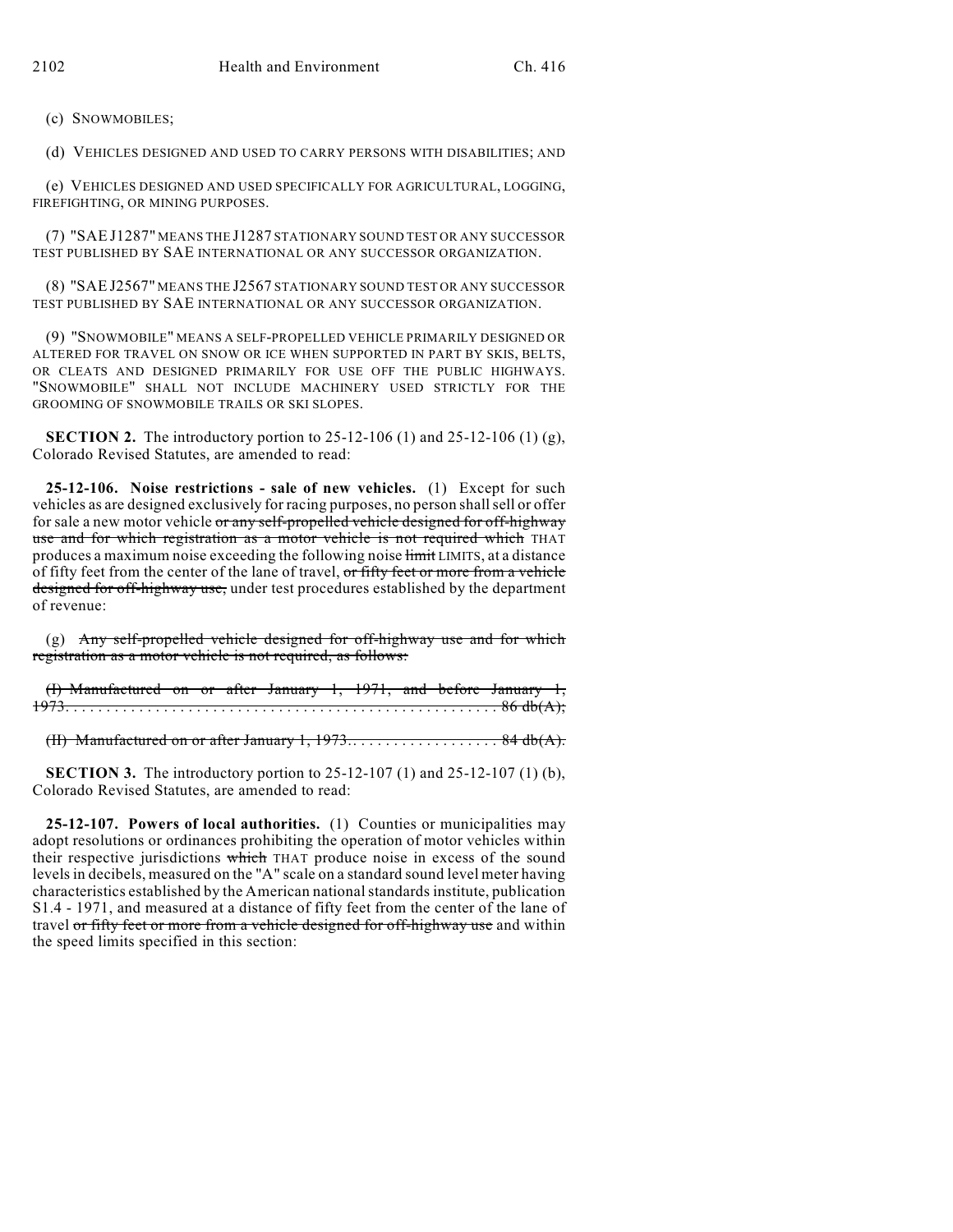|                                                | <b>Speed limit</b><br>of 35 mph<br>or less | <b>Speed limit</b><br>of more<br>than 35 mph<br>but less<br>than 55 mph |
|------------------------------------------------|--------------------------------------------|-------------------------------------------------------------------------|
| <del>ehicle or</del><br>I D<br>Ally Oul        |                                            |                                                                         |
| <del>self-prop</del><br><del>ehiele pri-</del> |                                            |                                                                         |
| <del>Lhinhway nee</del>                        |                                            |                                                                         |

marily designed for off-highway use and for which registration as a motor vehicle is not required, and any combination of vehicles towed by such motor vehicle or self-propelled vehicle  $\begin{array}{c} 82 \text{ db}(A) \end{array}$  86 db(A)

**SECTION 4.** 25-12-108, Colorado Revised Statutes, is amended to read:

**25-12-108. Preemption.** The provisions of EXCEPT AS PROVIDED IN SECTIONS 25-12-103 (12) AND 25-12-110, this article shall not be construed to preempt or limit the authority of any municipality or county to adopt standards which THAT are no less restrictive than the provisions of this article.

**SECTION 5.** Article 12 of title 25, Colorado Revised Statutes, is amended BY THE ADDITION OF A NEW SECTION to read:

**25-12-110. Off-highway vehicles.** (1) AN OFF-HIGHWAY VEHICLE OPERATED WITHIN THE STATE SHALL NOT EMIT MORE THAN THE FOLLOWING LEVEL OF SOUND WHEN MEASURED USING SAE J1287:

(a) IF MANUFACTURED BEFORE JANUARY 1, 1998. . . . . . . . . . . . . . 99 DB(A);

(b) IF MANUFACTURED ON OR AFTER JANUARY  $1, 1998...$   $\dots$   $\dots$  ... 96 DB(A).

(2) A SNOWMOBILE SHALL NOT EMIT MORE THAN THE FOLLOWING LEVEL OF SOUND WHEN MEASURED USING SAE J2567:

(a) IF MANUFACTURED ON OR AFTER JULY 1, 1972, AND BEFORE JULY 2, 1975.... .... .... .... .... .... .... .... .... .... .... .... .... 90 DB(A);

(b) IF MANUFACTURED ON OR AFTER JULY 2,  $1975$ . ............ . 88 DB(A).

(3) (a) A PERSON SHALL NOT SELL OR OFFER TO SELL A NEW OFF-HIGHWAY VEHICLE THAT EMITS A LEVEL OF SOUND IN EXCESS OF THAT PROHIBITED BY SUBSECTION (1) OF THIS SECTION UNLESS THE OFF-HIGHWAY VEHICLE COMPLIES WITH FEDERAL NOISE EMISSION STANDARDS. A PERSON SHALL NOT SELL OR OFFER TO SELL A NEW SNOWMOBILE THAT EMITS A LEVEL OF SOUND IN EXCESS OF THAT PROHIBITED BY SUBSECTION (2) OF THIS SECTION UNLESS THE SNOWMOBILE COMPLIES WITH FEDERAL NOISE EMISSION STANDARDS.

(b) FOR THE PURPOSES OF THIS SECTION, A "NEW" SNOWMOBILE OR OFF-HIGHWAY VEHICLE MEANS A SNOWMOBILE OR OFF-HIGHWAY VEHICLE THAT HAS NOT BEEN TRANSFERRED ON A MANUFACTURER'S STATEMENT OF ORIGIN AND FOR WHICH AN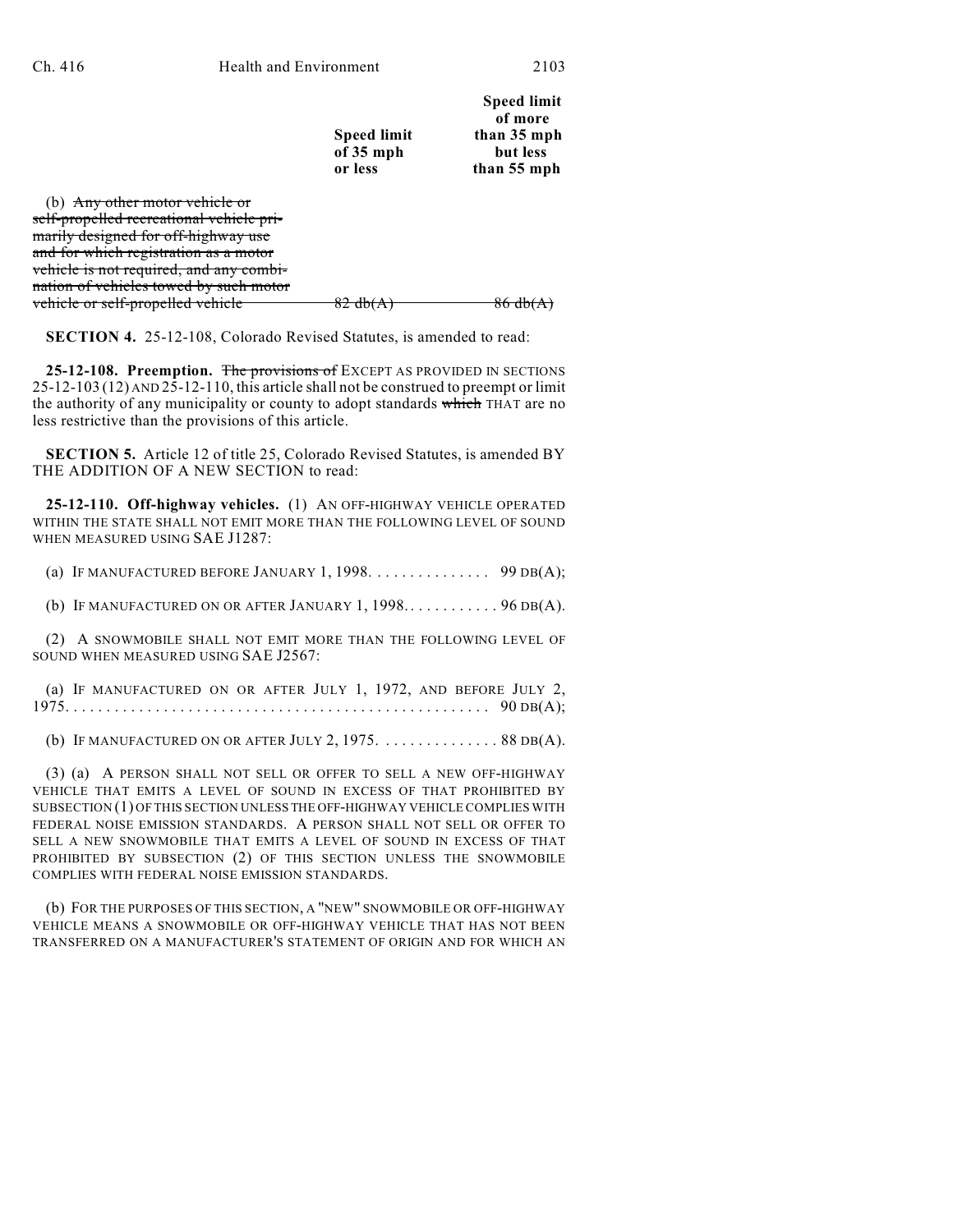OWNERSHIP REGISTRATION CARD HAS NOT BEEN SUBMITTED BY THE ORIGINAL OWNER TO THE MANUFACTURER.

(4) THIS SECTION SHALL NOT APPLY TO THE FOLLOWING:

(a) A VEHICLE DESIGNED OR MODIFIED FOR AND USED IN CLOSED-CIRCUIT, OFF-HIGHWAY VEHICLE COMPETITION FACILITIES;

(b) AN OFF-HIGHWAY VEHICLE USED IN AN EMERGENCY TO SEARCH FOR OR RESCUE A PERSON; AND

(c) AN OFF-HIGHWAY VEHICLE WHILE IN USE FOR AGRICULTURAL PURPOSES.

(5) A PERSON WHO VIOLATES THIS SECTION COMMITS A CLASS 2 PETTY OFFENSE AND, UPON CONVICTION THEREOF, SHALL BE PUNISHED BY A FINE OF NOT MORE THAN ONE HUNDRED DOLLARS.

(6) NO MUNICIPALITY OR COUNTY MAY ADOPT AN ORDINANCE OR RESOLUTION SETTING NOISE STANDARDS FOR OFF-HIGHWAY VEHICLES OR SNOWMOBILES THAT ARE MORE RESTRICTIVE THAN THIS SECTION.

(7) (a) NOTHING IN THIS SECTION SHALL BE CONSTRUED TO MODIFY THE AUTHORITY GRANTED IN SECTION 25-12-103.

(b) NOTHING IN THIS SECTION SHALL BE CONSTRUED TO AUTHORIZE THE TEST TO PRODUCE A LESS RESTRICTIVE STANDARD THAN THE J1287 STATIONARY SOUND TEST OR THE J2567 STATIONARY SOUND TEST PUBLISHED BY SAE INTERNATIONAL OR ANY SUCCESSOR ORGANIZATION.

(8) THE FOLLOWING SHALL BE AN AFFIRMATIVE DEFENSE TO A VIOLATION UNDER THIS SECTION IF THE OFF-HIGHWAY VEHICLE OR SNOWMOBILE:

(a) WAS MANUFACTURED BEFORE JANUARY 1, 2005;

(b) COMPLIED WITH FEDERAL AND STATE LAW WHEN PURCHASED;

(c) HAS NOT BEEN MODIFIED FROM THE MANUFACTURER'S ORIGINAL EQUIPMENT SPECIFICATIONS OR TO EXCEED THE SOUND LIMITS IMPOSED BY SUBSECTION (1) OR (2) OF THIS SECTION; AND

(d) DOES NOT HAVE A MALFUNCTIONING EXHAUST SYSTEM.

**SECTION 6.** 33-10-109 (1), Colorado Revised Statutes, is amended BY THE ADDITION OF A NEW PARAGRAPH to read:

**33-10-109. Powers and duties of director.** (1) It is the duty of the director to:

(g) (I) OBTAIN FROM POWERSPORTS VEHICLE MANUFACTURERS THE ENGINE ROTATIONS PER MINUTE NEEDED TO CONDUCT THE SAE J1287, AS DEFINED IN SECTION 25-12-102, C.R.S., AND TO MAKE THE INFORMATION AVAILABLE TO LAW ENFORCEMENT AGENCIES IN COLORADO;